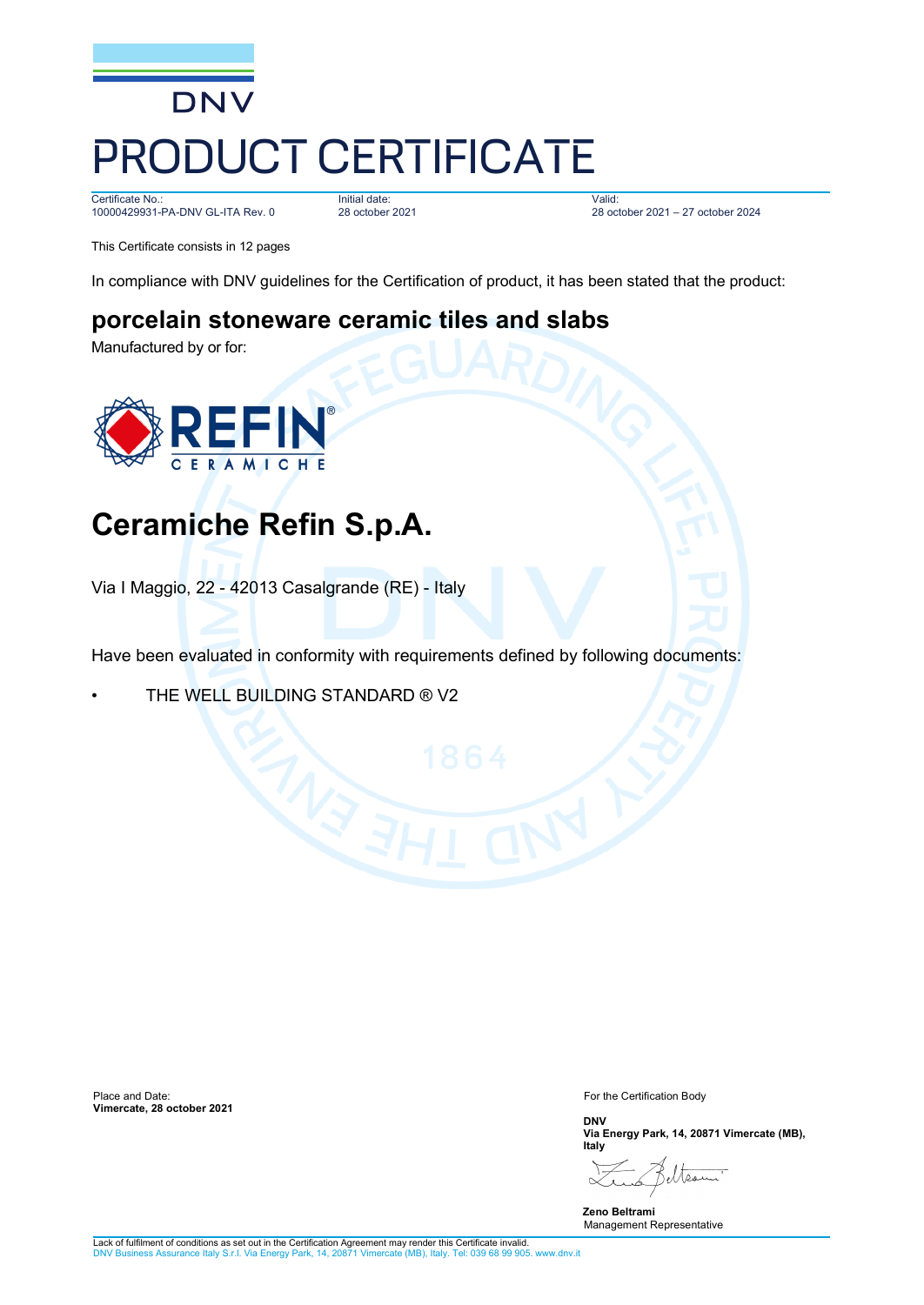

## **Well V2™ Concept: AIR**

### **Feature: A01 FUNDAMENTAL AIR QUALITY | P**

**Intent:** Ensure a basic level of indoor air quality that contributes to the health and well-being of building users.

**Summary:** This WELL feature requires projects to provide acceptable air quality levels as determined by public health authorities.

**Impact:** The quality of the air people breathe indoors directly impacts their health and well-being and constitutes one of the most important aspects of healthy buildings.

#### **Requirement:**

**Part 2 Meet Thresholds for Organic Gases For All Spaces except Commercial Kitchen Spaces:**

The following thresholds are met:

a. Formaldehyde less than 27 ppb.

b. Individual component VOCs less than or equal to the limits listed in the table at page 8/282 WELL v2 Manual:

#### **For Commercial Kitchen Spaces:**

The following threshold is met:

a. Formaldehyde less than 81 ppb

#### **Evaluation:**

Following LEED V4 and LEED V4.1 requirements, Ceramic tiles are inherently nonemitting materials.

Low – emitting criteria: Inherently nonemitting sources – definition:

Products that are an inherently nonemitting sources of VOCs (stone, ceramic, powder-coated metals, plated or anodized metal, glass, concrete, clay brick, and unfinished or untreated solid wood flooring) are considered fully compliant without any VOC testing if they do not have integral organic-based surface coatings, binders, or sealants emissions.

FAQ#24450 - Are there any materials that WELL considers to be inherently non-emitting that do not need to meet VOC testing?

The IWBI recognizes the following as inherently non-emitting: stone, **ceramic**, powder-coated metals, plated or anodized metal, glass, concrete, clay brick, natural wool, and unfinished or untreated solid wood. It is important to note that if any of these items have finishes, sealants or adhesives applied, they will require VOC testing either as a whole or in parts, i.e. at least the coating/finish/adhesive requires VOC testing.

Company has made available to the certification body the information regarding compliance with the requirement. All documentation on this requirement has been reviewed.

**Products:** This credit is applicable for all ceramic products manufactured by the Company

Lack of fulfilment of conditions as set out in the Certification Agreement may render this Certificate invalid. DNV Business Assurance Italy S.r.l. Via Energy Park, 14, 20871 Vimercate (MB), Italy. Tel: 039 68 99 905. www.dnv.it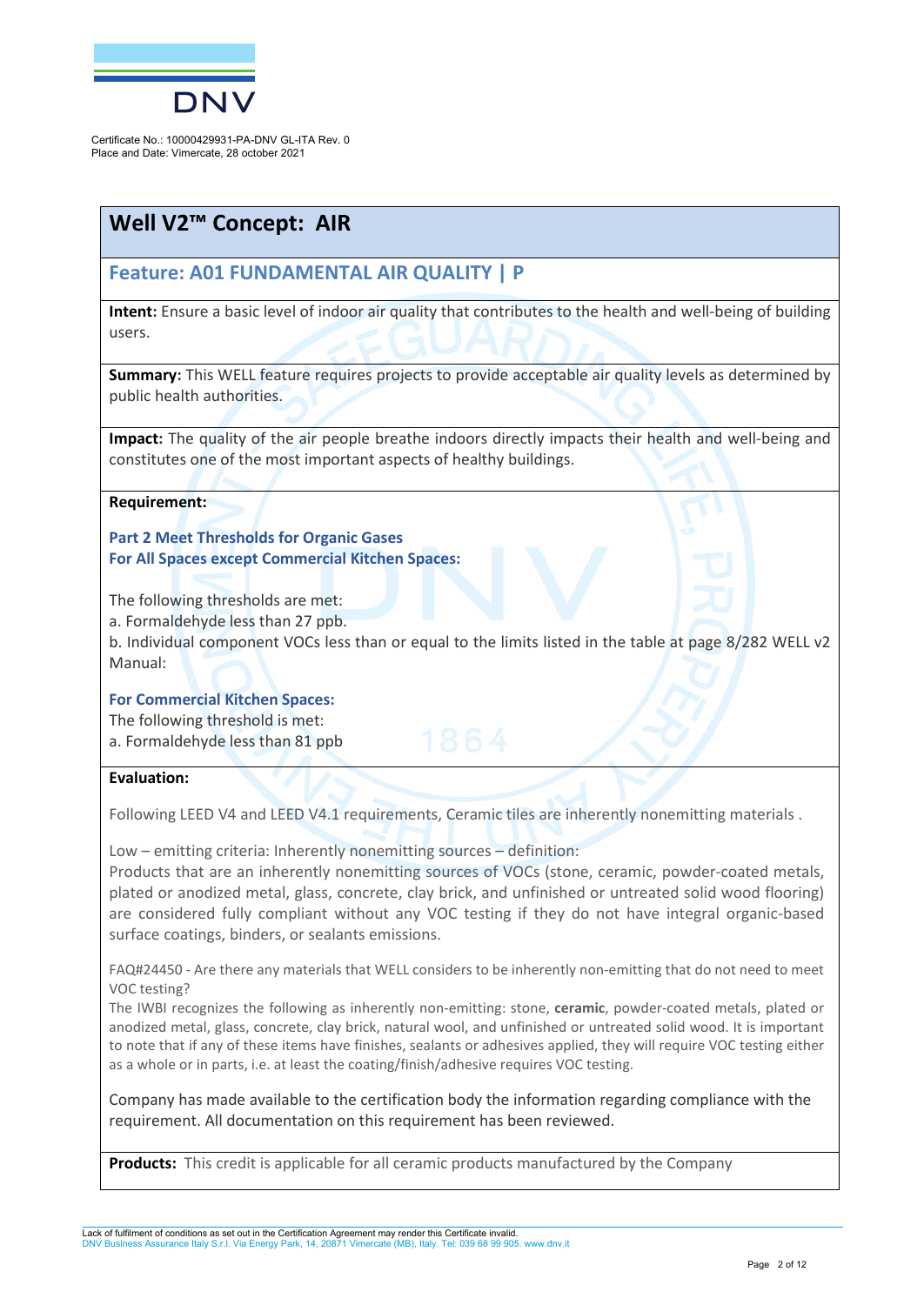

## **Well V2™ Concept: AIR**

### **Feature: A14 MICROBE AND MOLD CONTROL | O (MAX: 2 PT)**

**Intent:** Reduce mold and bacteria growth through condensation management and reduce levels of microbes within occupied spaces.

**Summary:** This WELL feature requires projects to conduct regular inspections in order to eliminate sources of microbes and mold and to inactivate existing microbes.

**Impact:** Minimizing exposure to mold and microbes leads to better air quality and reduced health risks

#### **Requirement:**

**Part 2 Manage Condensation and Mold (Max: 1 Pt)**

**Mold inspections**

The following requirements are met:

a. Annual inspections for signs of water damage or pooling, discoloration and mold on ceilings, walls and floors is performed by a professional demonstrated not to have a conflict of interest. The report is submitted annually through WELL Online.

#### **Evaluation:**

Company has made available to the certification body the information regarding compliance with the requirement. All documentation on this requirement has been reviewed.

#### **Products:**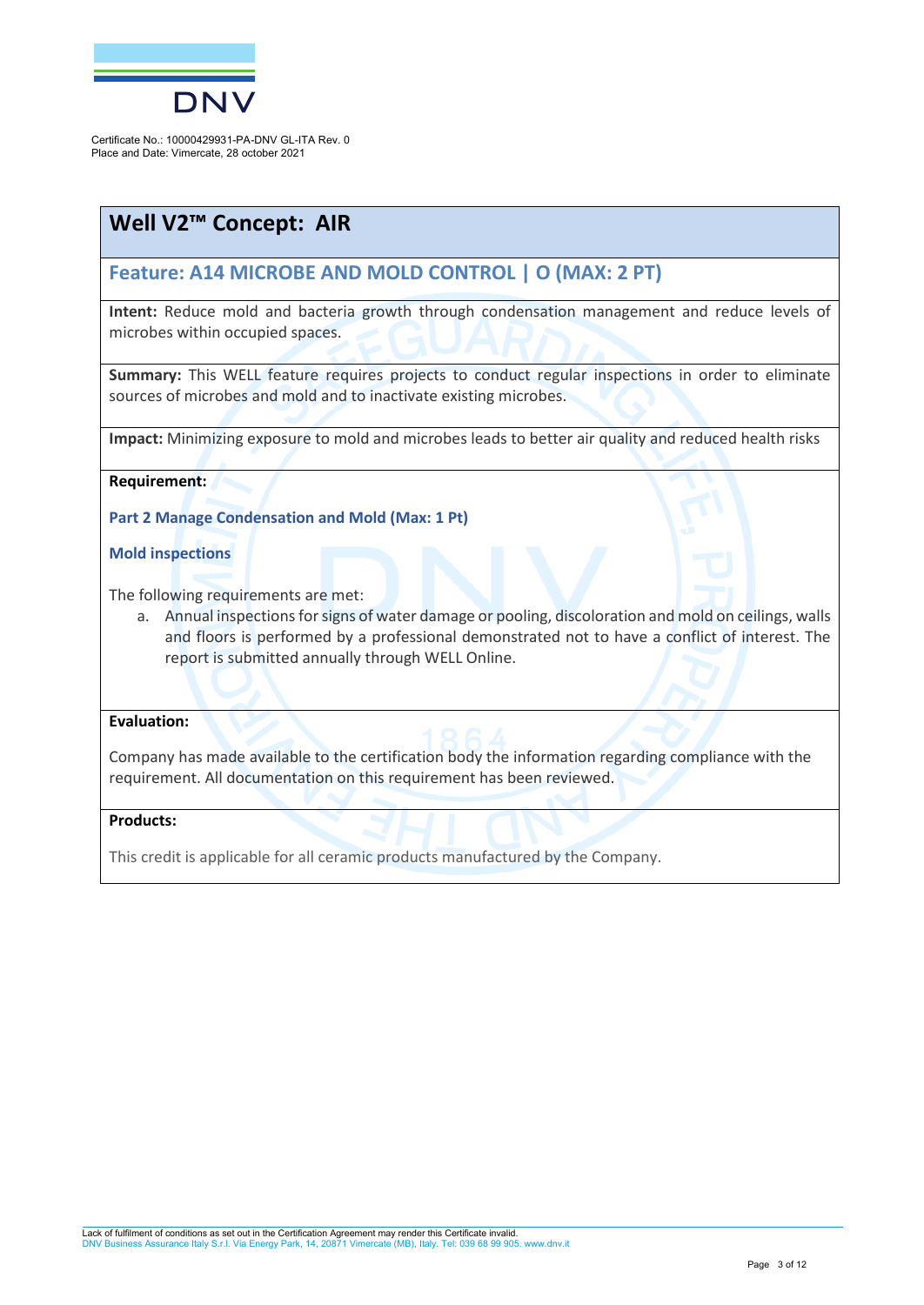

## **Well V2™ Concept: THERMAL COMFORT**

### **FEATURE: T05 RADIANT THERMAL COMFORT | O (MAX: 2 PT)**

**Intent:** Maximize volume of the space, reduce dust transmission, improve ventilation control and increase thermal comfort by incorporating radiant heat and cooling systems into the building design.

**Summary:** This WELL feature requires projects to use radiant systems and independently controlled ventilation systems.

**Impact:** Proper design and operation of radiant heating and cooling systems can provide equal or even better thermal comfort compared to all-air systems, which could ultimately be linked to increased human comfort and well-being.

#### **Requirement:**

**Part 1 Implement Radiant Systems (Max: 1 Pt) For All Spaces except Commercial Kitchen Spaces:**

At least 50% of the project floor area is serviced by one of the following systems:

a. Hydronic radiant heating and/or cooling systems.

b. Electric radiant systems.

#### **Evaluation:**

Company has made available to the certification body the information regarding compliance with the requirement. All documentation on this requirement has been reviewed.

#### **Products:**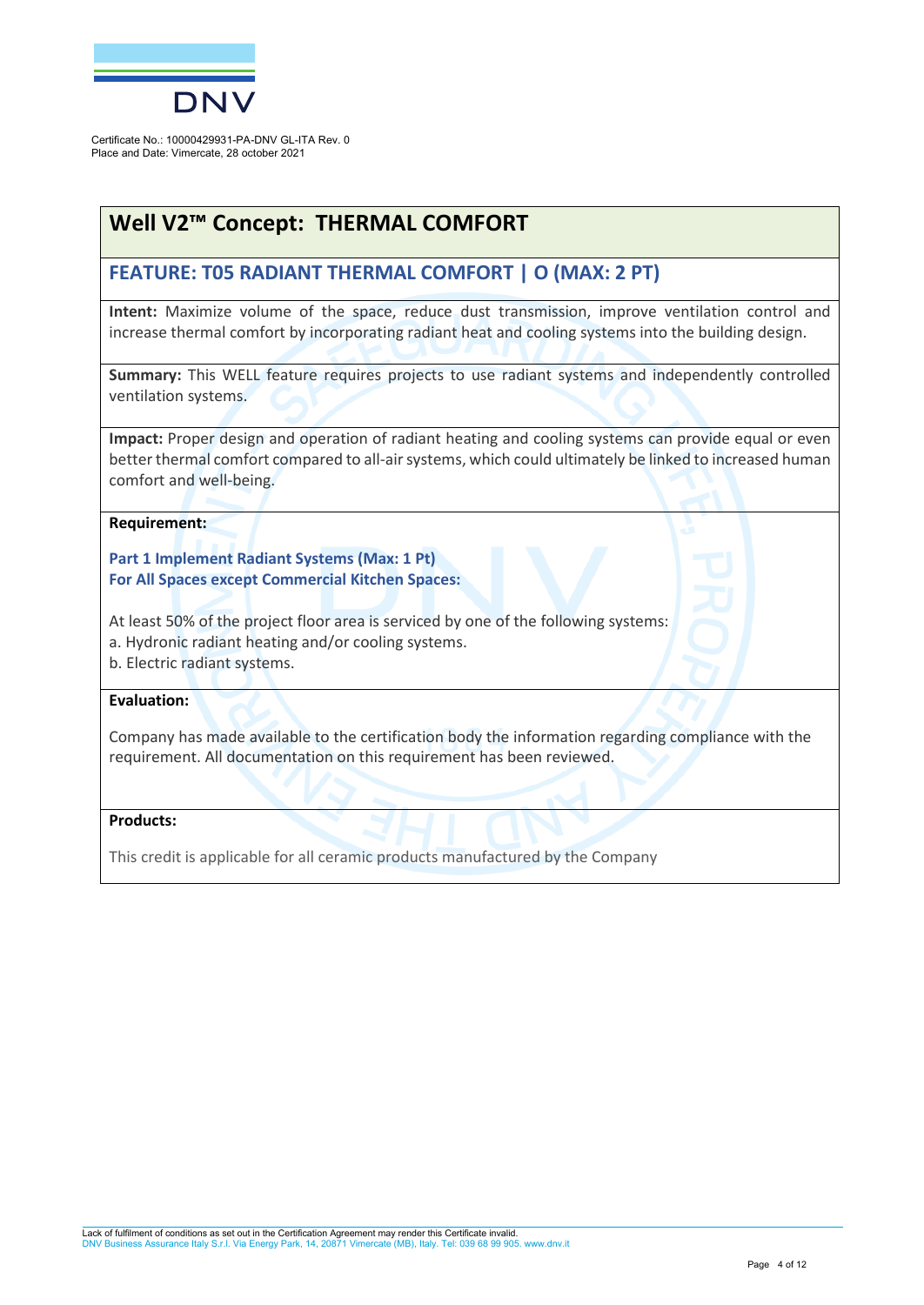

## **Well V2™ Concept: MATERIALS**

### **Feature: X01 FUNDAMENTAL MATERIAL PRECAUTIONS | P**

**Intent:** Reduce or eliminate human exposure to building materials known to be hazardous.

**Summary:** This WELL feature requires the restriction of hazardous ingredient components in newly installed building materials, specifically through the restriction of asbestos, mercury-containing lamps and lead in plumbing products and paint.

**Impact:** Restriction of known hazardous ingredients found in building materials, specifically in those that are newly installed, aims to reduce risk of exposure, whether directly within the indoor environment or through environmental contamination. This also helps to push for reformulations of key building materials and products and promotes innovation in green chemistry.

**Requirement:** 

**Part 1 Restrict Asbestos For All Spaces:**

The following **building materials** contain asbestos less than 1% by weight:

a. Thermal system insulation (applied to pipes, fittings, boilers, breeching, tanks, ducts or other like components to prevent heat loss or gain).

b. Surfacing material (that is sprayed, troweled or otherwise applied to surfaces, for example acoustical plaster or fireproofing materials).

c. Wallboard/millboard, resilient floor covering, roofing and siding shingles (including metal cladding) and construction mastics.

Note:Projects can disclose or report ingredients listed here using labels approved for use in Part 1: Promote Ingredient Disclosure in Feature X14: Material Transparency to earn points toward that feature **Part 3 Restrict Lead-For All Spaces:**

All newly installed **building materials** meet the following materials composition requirements:

a. Drinking water systems and plumbing products are lead-free as defined by the Safe Drinking Water Act (SDWA) and certified by an ANSI Accredited third-party certification body.

b. Indoor paints and surface coatings contain less than 90 ppm total lead.

Note: Projects can disclose or report ingredients listed here using labels approved for use in Part 1: Promote Ingredient Disclosure in Feature X14: Material Transparency to earn points toward that feature. **Evaluation:** 

Company has made available to the certification body the information regarding compliance with the requirement. All documentation on this requirement has been reviewed.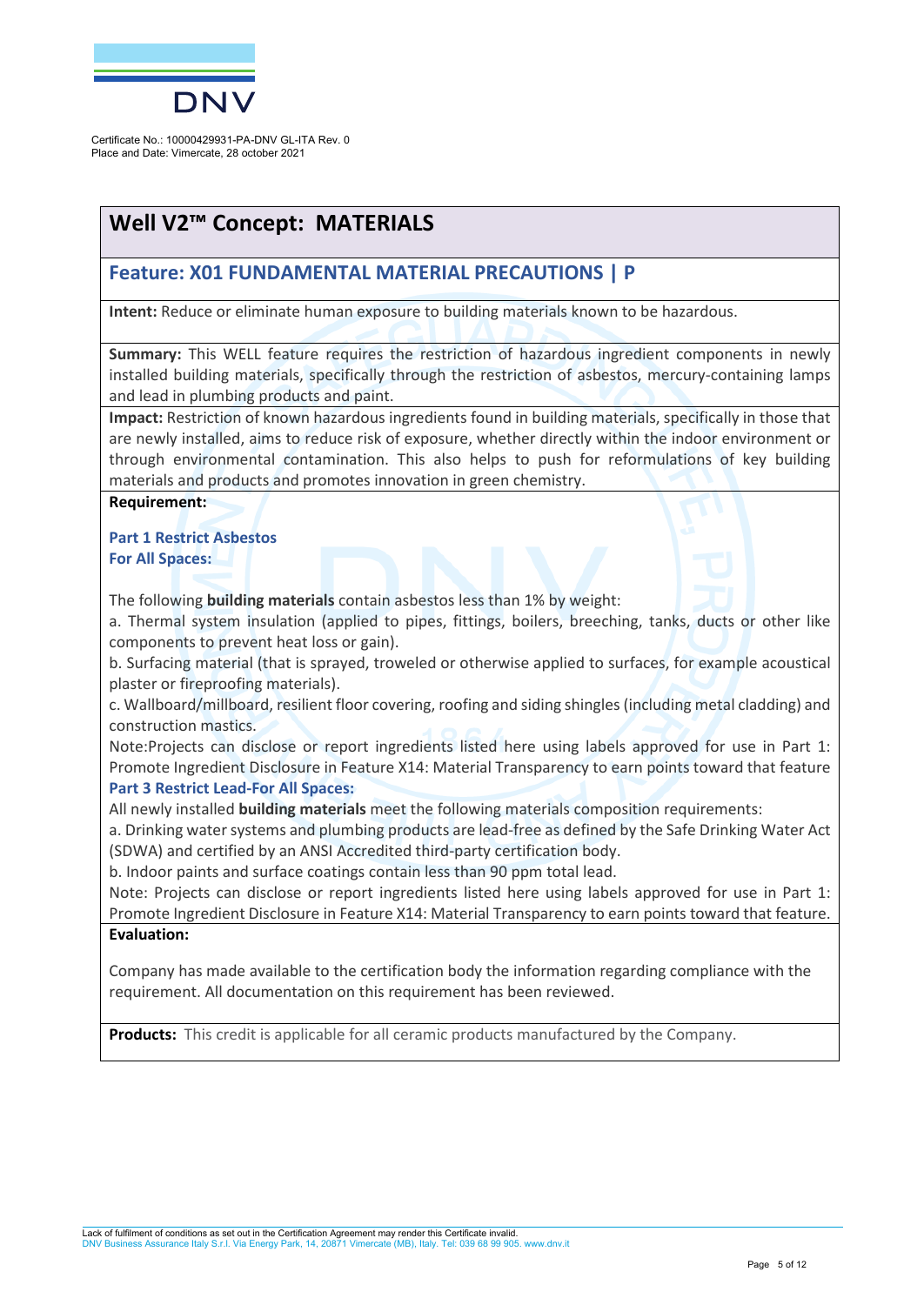

## **Well V2™ Concept: MATERIALS**

### **Feature: X08 HAZARDOUS MATERIAL REDUCTION | O (MAX: 1 PT)**

**Intent:** Reduce or eliminate exposure to hazardous heavy metals and phthalates found in building materials.

**Summary:** This WELL feature requires the restriction of heavy metals in various building materials and products,

including furniture and furnishings and electrical components.

**Impact:** The restriction of heavy metals across key building materials and products, both indoor and outdoor, not only mitigates risk of exposure but also helps push the market toward safer alternatives.

#### **Requirement:**

#### **Part 1 Limit Hazardous Materials (Max: 1 Pt)**

#### **For All Spaces:**

Projects meet one of the following requirements and develop a purchasing plan for continued procurement:

a. For all newly installed building materials, at minimum 20% by cost of the following building products and material types contain less than 100 ppm added lead:

- 1. Doors and door hardware.
- 2. Ductwork.
- 3. Conduits.
- 4. Metal studs.
- 5. Mirrors/glass.
- 6. Roofing or flashing.
- 7. Brass cooler drains, pumps, motors and valves.
- 8. Vinyl blinds or wallcovering.

b. For all newly installed furnishings and furniture (including textiles, finishes and dyes), all components that constitute at least 5%, by weight, furniture or furnishing assembly meet the following thresholds for material content:

- 1. Mercury less than 100 ppm.
- 2. Cadmium less than 100 ppm.
- 3. Antimony less than 100 ppm.
- 4. Hexavalent chromium in plated finishes less than 1000 ppm

Note:

For the lead requirements in Part 1: Limit Hazardous Materials, other product categories can also be suggested for inclusion in the cost calculation, provided evidence/documentation for added lead content is presented.

Wherever procurement of a product or a material type is not possible, the project is permitted to submit documentation demonstrating an attempt has been made: for each listed product or material type applicable to project, a petition or formal

request is filed with at minimum three manufacturers who were unable to meet their needs.

Projects can disclose or report ingredients listed here using labels approved for use in Part 1: Promote Ingredient Disclosure in Feature X14: Material Transparency to earn points toward that feature.

#### **Evaluation:**

Company has made available to the certification body the information regarding compliance with the requirement. All documentation on this requirement has been reviewed.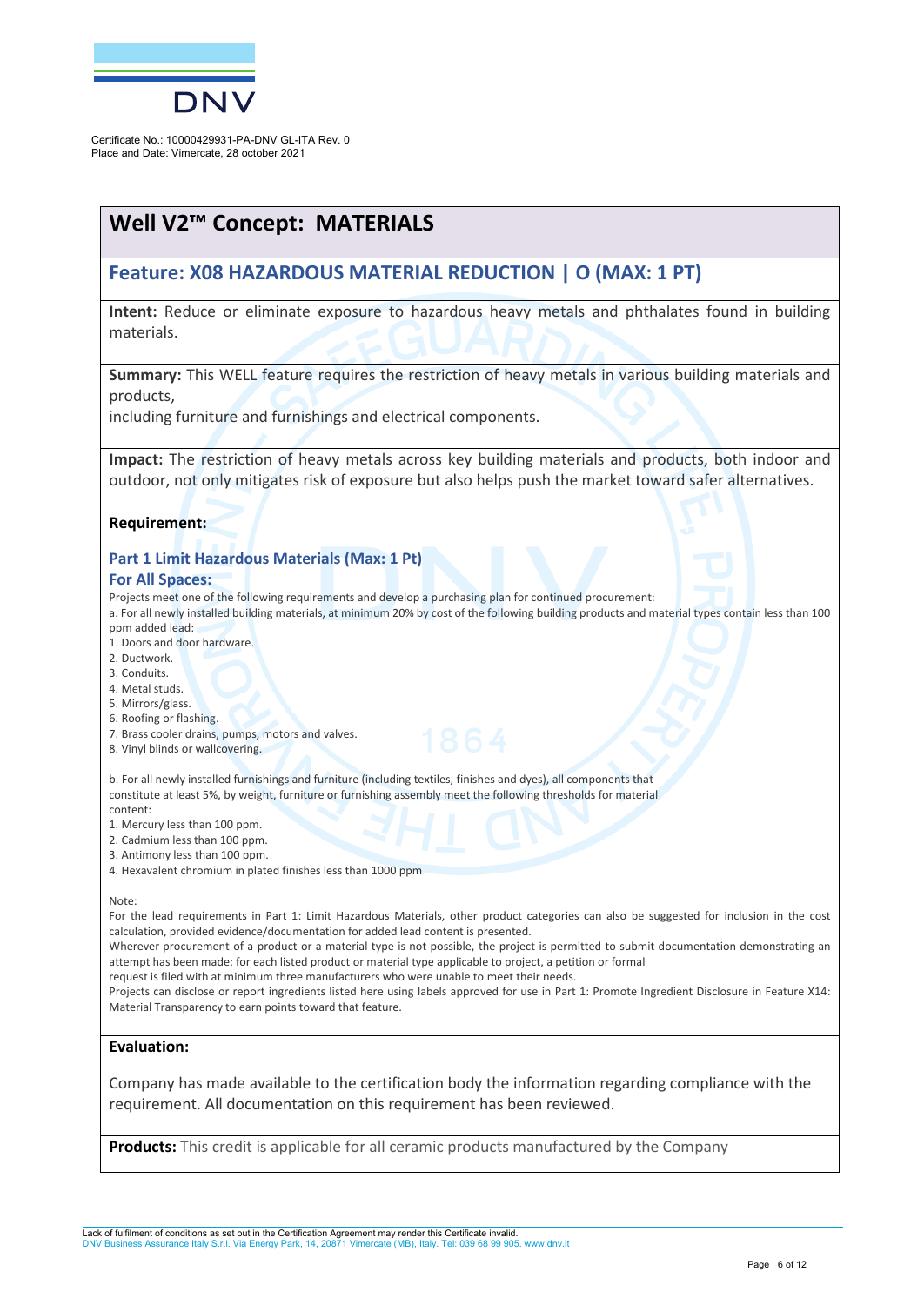

## **Well V2™ Concept: MATERIALS**

### **Feature: X10 VOLATILE COMPOUND REDUCTION | O (MAX: 3 PT)**

**Intent:** Minimize the impact of hazardous volatile and semi-volatile organic compounds (VOCs and SVOCs) on indoor air quality.

**Summary:** This WELL feature requires the restriction of hazardous VOC and SVOC compounds, halogenated flame retardants (HFRs), urea-formaldehyde and select phthalates commonly used in building materials and products.

**Impact:** Restriction of select, well-studied VOCs and SVOCs commonly used in building materials and products limits their presence in indoor air and dust, thereby helping to mitigate associated exposure and health hazards.

**Requirement:** 

**Part 1 Manage Volatile Organic Compounds (Max: 2 Pt) For All Spaces:**

The following requirements are met:

a. At minimum, 20% by cost of the following newly installed components contain halogenated flame retardants at less than 100 ppm or the extent allowable by local code:

- 1. Furniture.
- 2. Window and waterproofing membranes, door and window frames and siding.

3. Flooring, ceiling tiles and wall coverings.

Note: Projects can disclose or report ingredients listed here using labels approved for use in Part 1: Promote Ingredient Disclosure in Feature X14: Material Transparency to earn points toward that feature.

**Part 2 Manage Semi-Volatile Organic Compounds (SVOCs) (Max: 1 Pt) For All Spaces:**

The following requirements are met:

a. At minimum, 20% by cost of the following newly installed components contain phthalates at less than 100 ppm or the extent allowable by local code:

1. Flooring, including resilient and hard surface flooring and carpet.

2. Wall coverings, window blinds and shades, shower curtains, furniture and upholstery.

3. Plumbing pipes and moisture barriers.

#### **Part 3 Purchase Compliant Products (Max: 1 Pt)**

#### Note:

Projects may only receive points for this part if Part 1: Manage Volatile Organic Compounds or Part 2: Manage Semi-Volatile Organic Compounds (SVOCs) is also achieved.

#### **For All Spaces:**

Projects have a program in place that specifies the following:

a. Future purchasing for repair, renovation or replacement of building materials and products that complies with requirements for 100% of components listed in Part 1: Manage Volatile Organic Compounds and Part 2: Manage Semi-Volatile Organic Compounds (SVOCs).

Lack of fulfilment of conditions as set out in the Certification Agreement may render this Certificate invalid. DNV Business Assurance Italy S.r.l. Via Energy Park, 14, 20871 Vimercate (MB), Italy. Tel: 039 68 99 905. www.dnv.it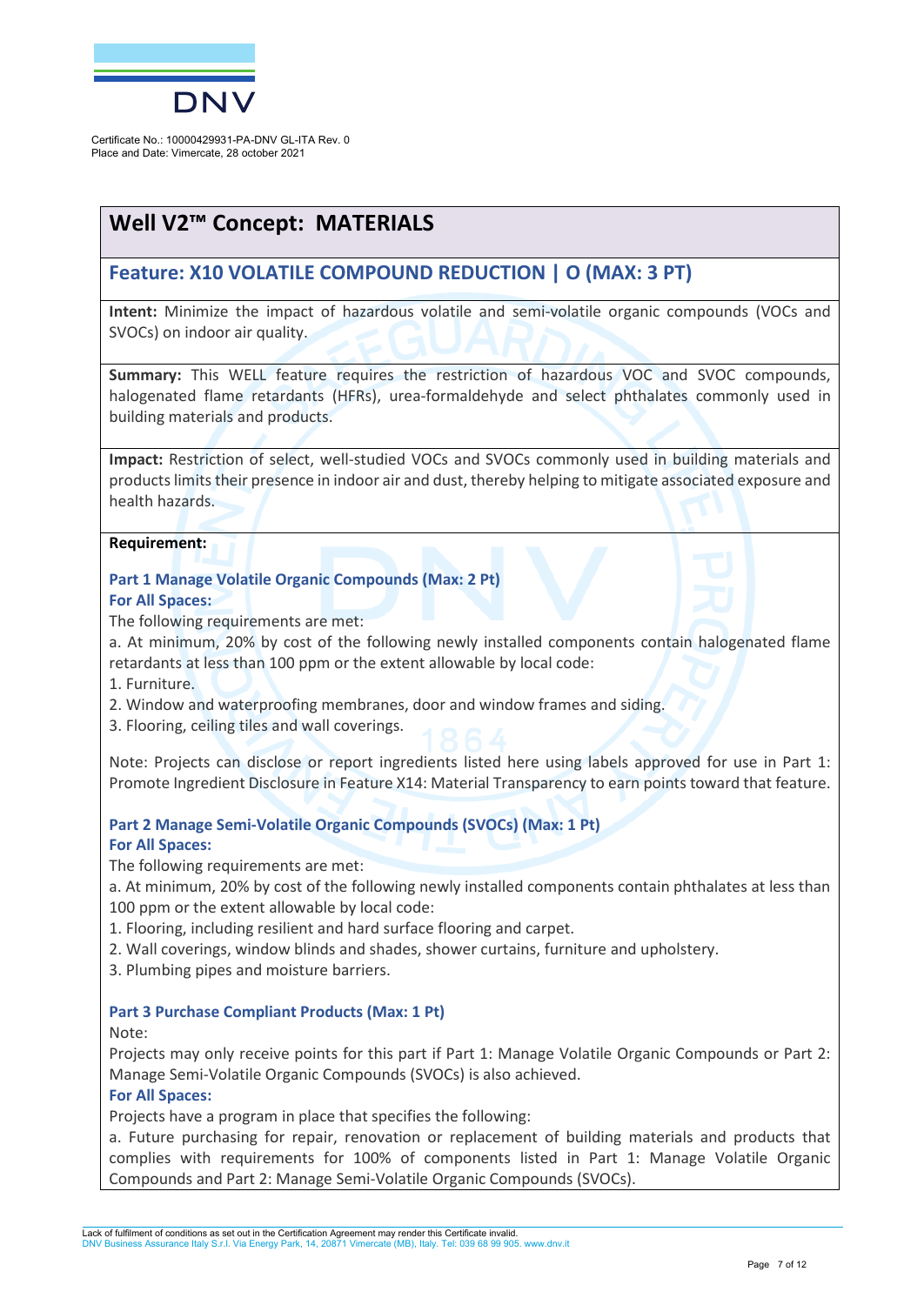

#### **Evaluation:**

Following LEED V4 and LEED V4.1 requirements, Ceramic tiles are inherently nonemitting materials .

Low – emitting criteria: Inherently nonemitting sources – definition:

Products that are an inherently nonemitting sources of VOCs (stone, ceramic, powder-coated metals, plated or anodized metal, glass, concrete, clay brick, and unfinished or untreated solid wood flooring) are considered fully compliant without any VOC testing if they do not have integral organic-based surface coatings, binders, or sealants emissions.

FAQ#24450 - Are there any materials that WELL considers to be inherently non-emitting that do not need to meet VOC testing? The IWBI recognizes the following as inherently non-emitting: stone, ceramic, powder-coated metals, plated or anodized metal, glass, concrete, clay brick, natural wool, and unfinished or untreated solid wood. It is important to note that if any of these items have finishes, sealants or adhesives applied, they will require VOC testing either as a whole or in parts, i.e. at least the coating/finish/adhesive requires VOC testing.

Company has made available to the certification body the information regarding compliance with the requirement. All documentation on this requirement has been reviewed.

#### **Products:**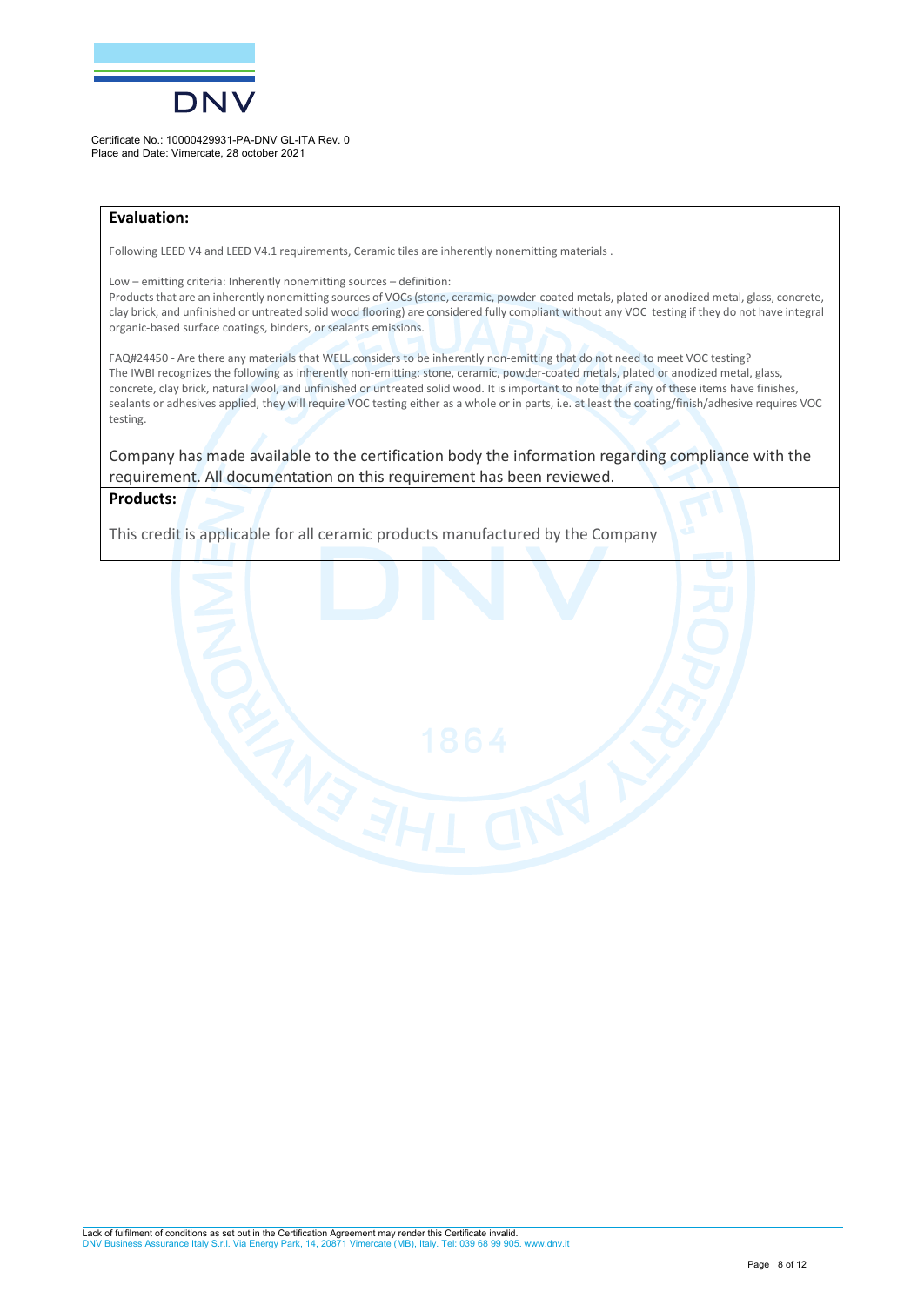

## **Well V2™ Concept: MATERIALS**

### **Feature: X11 LONG-TERM EMISSION CONTROL | O (MAX: 3 PT)**

**Intent:** Minimize the impact of slow-emitting volatile organic compounds (VOCs) on indoor air quality.

**Summary:** This WELL feature requires testing and adherence to emission thresholds for newly purchased furniture and furnishings, flooring and insulation.

**Impact:** Restriction of source VOCs in building materials and products can limit their presence in indoor air and dust and help to mitigate exposure risks and health hazards.

#### **Requirement:**

**Part 2 Manage Flooring and Insulation Emissions (Max: 1 Pt) For All Spaces:**

All newly installed flooring and thermal and acoustic insulation inside the building meet the following VOC emission thresholds:

• California Department of Public Health (CDPH) Standard Method v.1.2-2017.

Note:

Wherever procurement of a product or a material type is not possible, the project is permitted to submit documentation demonstrating an attempt has been made: for each listed product or material type applicable to the project, a petition or formal request is filed with at minimum three manufacturers who were unable to meet its needs.

#### **Evaluation:**

Following LEED V4 and LEED V4.1 requirements, Ceramic tiles are inherently nonemitting materials.

Low – emitting criteria: Inherently nonemitting sources – definition:

Products that are an inherently nonemitting sources of VOCs (stone, ceramic, powder-coated metals, plated or anodized metal, glass, concrete, clay brick, and unfinished or untreated solid wood flooring) are considered fully compliant without any VOC testing if they do not have integral organic-based surface coatings, binders, or sealants emissions.

FAQ#24450 - Are there any materials that WELL considers to be inherently non-emitting that do not need to meet VOC testing? The IWBI recognizes the following as inherently non-emitting: stone, ceramic, powder-coated metals, plated or anodized metal, glass, concrete, clay brick, natural wool, and unfinished or untreated solid wood. It is important to note that if any of these items have finishes, sealants or adhesives applied, they will require VOC testing either as a whole or in parts, i.e. at least the coating/finish/adhesive requires VOC testing.

Company has made available to the certification body the information regarding compliance with the requirement. All documentation on this requirement has been reviewed.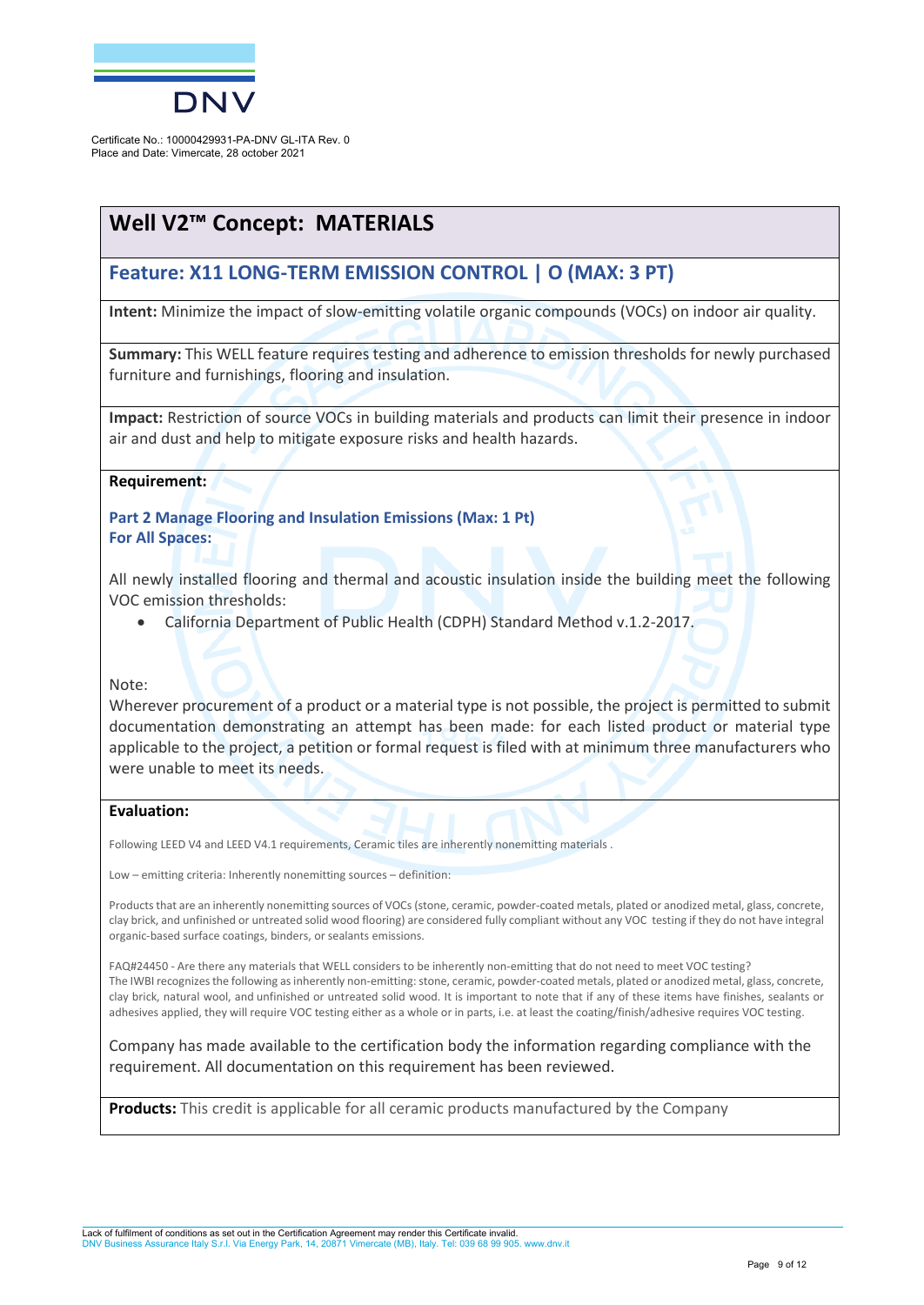

## **Well V2™ Concept: MATERIALS**

### **Feature: X13 ENHANCED MATERIAL PRECAUTION | O (MAX: 2 PT)**

**Intent:** Minimize the impact of hazardous building material ingredients on indoor air quality, protect the environment and health of workers and help support the demand for safer chemical alternatives.

**Summary:** This WELL feature requires screening and labeling of products in accordance with programs that restrict the use of hazardous ingredient contents in materials and products.

**Impact:** Screening and certification schemes that promote safe environmental and health attributes through the restriction of ingredients known to be environmental or health hazards help to increase the demand for safer alternatives, protect public health and enable market transformation.

#### **Requirement:**

**Part 1 Select Optimized Materials (Max: 2 Pt)**

#### **For All Spaces:**

All newly installed furnishings, built-in furniture, interior finishes and finish materials comply with some combination of the following programs, earning points based on the table below:

Percent Compliance by Cost Points 15%: 1 25%: 2

a. Declare: Living Building Challenge Red List Free, Declare: Living Building Challenge Compliant or Living Product Challenge label.

#### **Evaluation:**

Company has made available to the certification body the information regarding compliance with the requirement. All documentation on this requirement has been reviewed.

#### **Products:**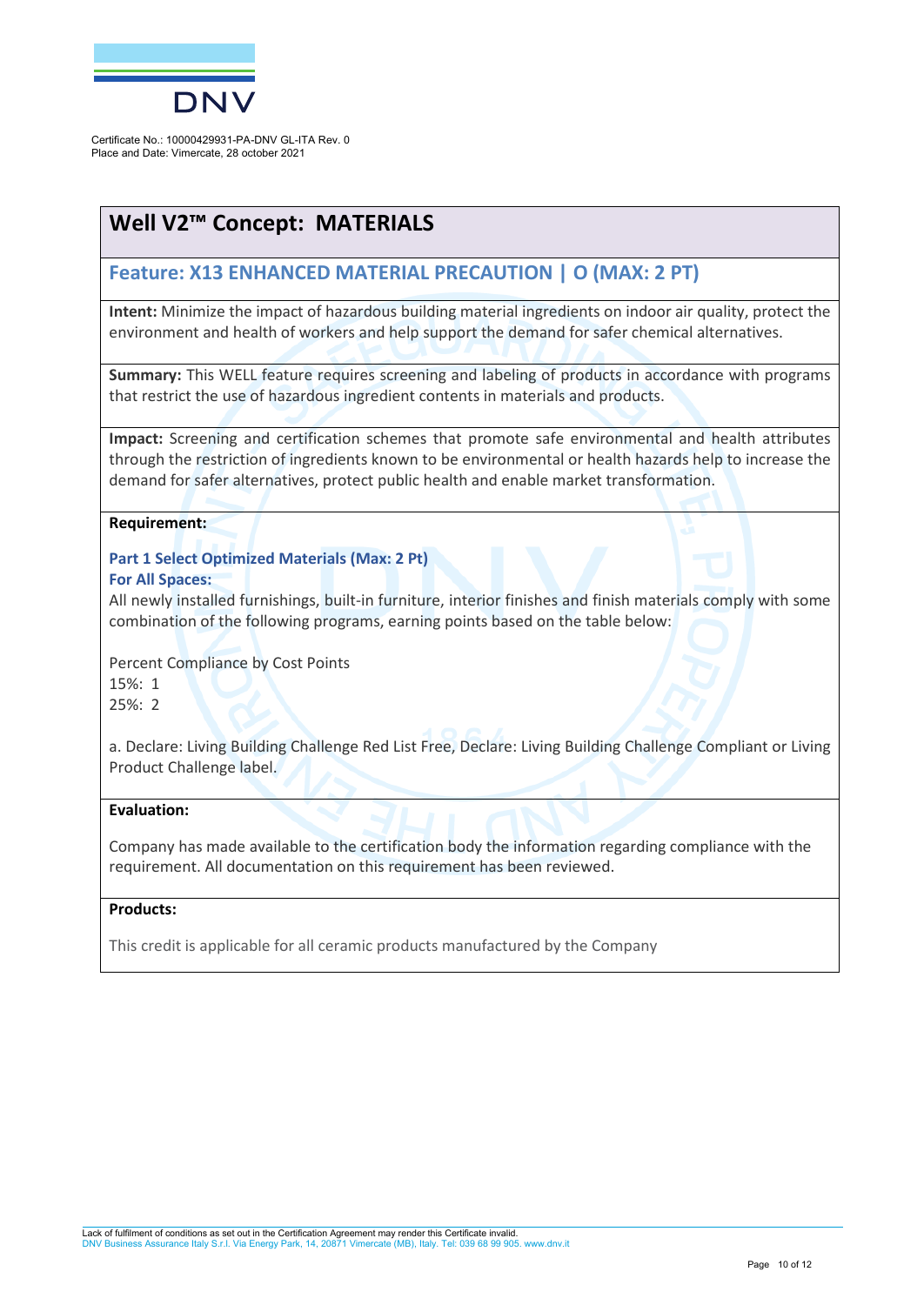

## **Well V2™ Concept: MATERIALS**

### **Feature: X14 MATERIAL TRANSPARENCY | O (MAX: 2 PT)**

**Intent:** Promote material transparency across building material and product supply chain.

**Summary:** This WELL feature requires the compilation and availability of product descriptions, with ingredients evaluated and disclosed down to 1,000 ppm, through transparency labels.

**Impact:** Consumer access to material ingredient content through product labeling can help educate consumers and drive market demand for safer ingredients, protect public health and enable market transformation.

#### **Requirement:**

**Part 1 Promote Ingredient Disclosure (Max: 2 Pt) For All Spaces:**

#### Material information

All newly installed interior finishes and finish materials, furnishings (including workstations) and built-in furniture have some combination of the following material descriptions, with ingredients identified and disclosed to 1,000 ppm and earning points based on the table below:

Minimum Percent by Cost Points 25% (by cost) 1 50% (by cost) 2

a. Declare Label.

b. Health Product Declaration.

c. Any screening and hazard disclosure method accepted in USGBC's LEED v4 MR credit: Building Product Disclosure and Optimization - Material Ingredients, Option 1: material ingredient reporting.

#### **Evaluation:**

Company has made available to the certification body the information regarding compliance with the requirement. All documentation on this requirement has been reviewed.

#### **Products:**